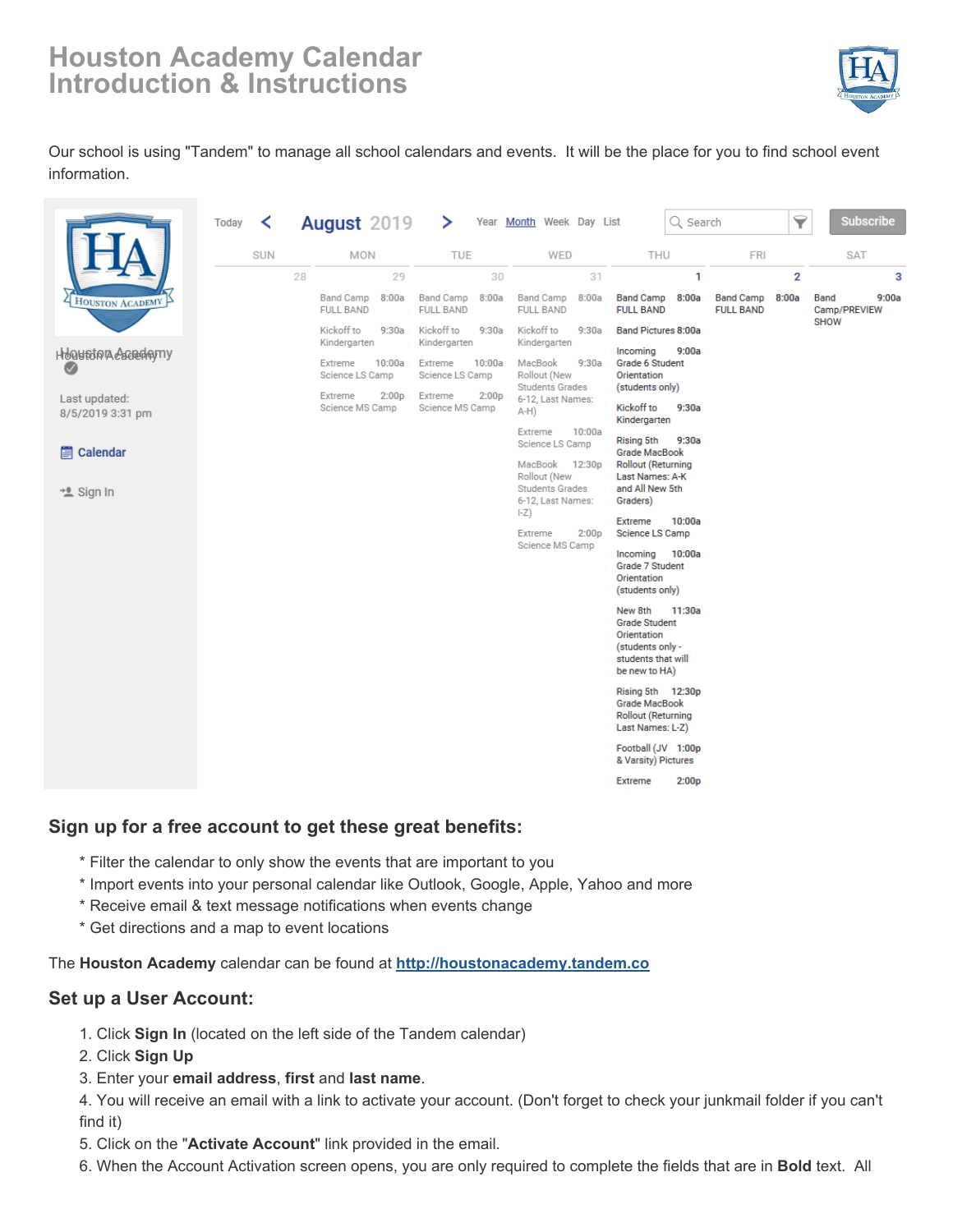other fields are optional.

- 7. Enter a **password** (there are no restrictions)
- 8. Click the "**Activate**" button at the bottom of the page
- 9. Sign into the calendar with your email address and password

#### **My Schedule - Your personal headquarters for the Tandem calendar:**

|                                     | <b>My Schedule</b><br><b>Member Events</b> |                          |                   |                              |           |  |  |  |
|-------------------------------------|--------------------------------------------|--------------------------|-------------------|------------------------------|-----------|--|--|--|
| HOUSTON ACADEMY                     | [No Events]                                |                          |                   |                              |           |  |  |  |
| <b>Houston Academy</b>              | Followed Events *                          |                          |                   |                              | subscribe |  |  |  |
|                                     | Name                                       | Date Start               | <b>Time Start</b> | Location                     |           |  |  |  |
| Last updated:<br>7/30/2018 11:32 am | <b>HS VB Practice</b>                      | 08/20/2018 (Mon) 3:30 pm |                   | Clyde Hill Edwards Gymnasium |           |  |  |  |
|                                     | <b>HS VB Practice</b>                      | 08/21/2018 (Tue)         | $3:30$ pm         | Clyde Hill Edwards Gymnasium |           |  |  |  |
| Calendar<br>頁                       | <b>HS VB Practice</b>                      | 08/22/2018 (Wed)         | 3:30 pm           | Clyde Hill Edwards Gymnasium |           |  |  |  |
|                                     | <b>HS VB Practice</b>                      | 08/23/2018 (Thu)         | $3:30$ pm         | Clyde Hill Edwards Gymnasium |           |  |  |  |
| $\Box$ Reports                      | <b>HS VB Practice</b>                      | 08/24/2018 (Fri)         | 3:30 pm           | Clyde Hill Edwards Gymnasium |           |  |  |  |
| $+0$ Cian In                        | View calendar                              |                          |                   |                              |           |  |  |  |

After signing in to the Tandem calendar, check out the "**My Schedule**" tab.

The **Member Events** area will populate with upcoming events for any group that the school staff has assigned you as being a member.

The **Followed Events** area will populate with upcoming events for any **Groups** or **Facilities** you are following.

Use the **Subscribe** button to set up a sync of these events into your personal calendar.

Note: Click the **Gear** icon to add or remove Groups and Facilities from your followed list.